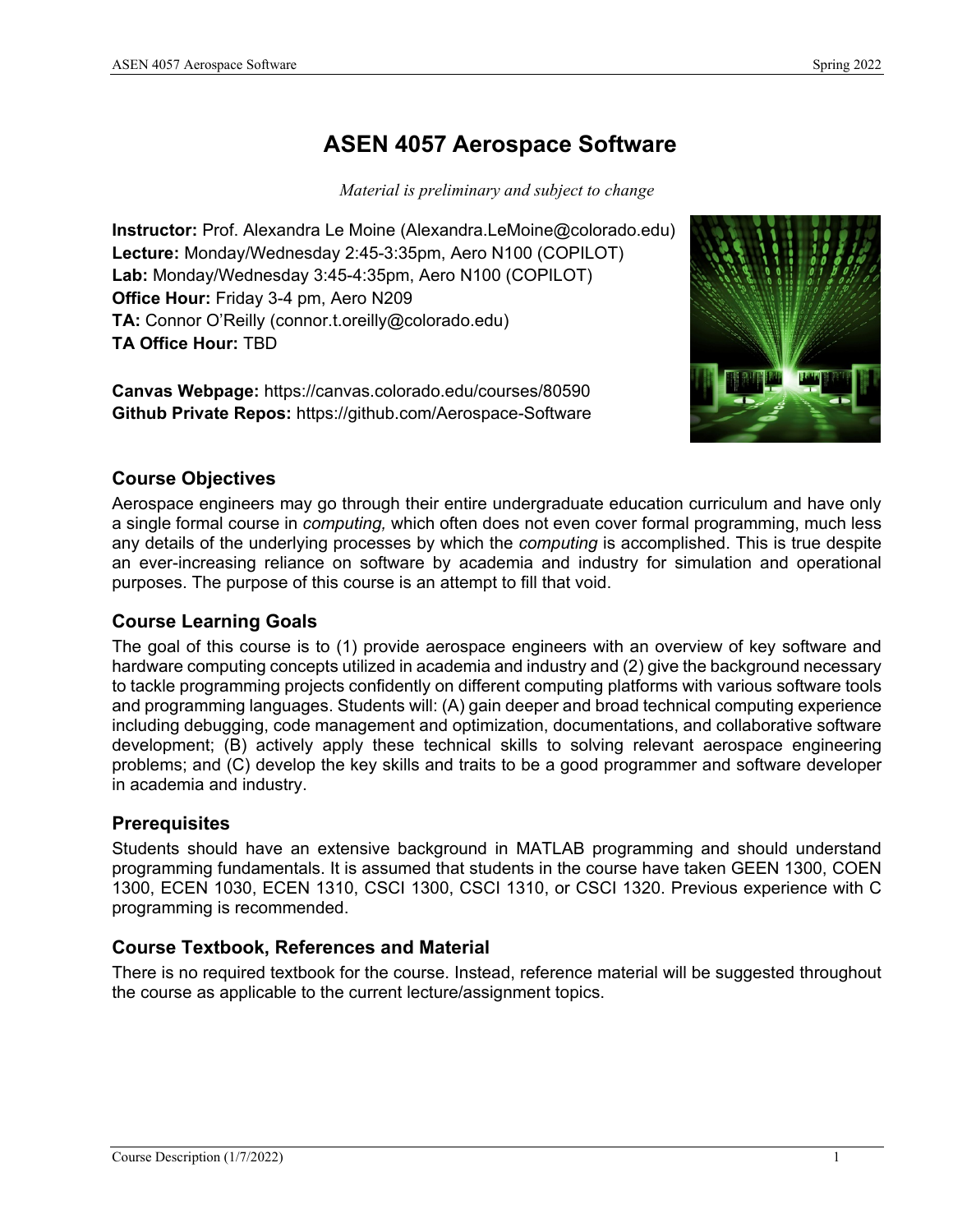# **Course Topics**

#### **1. Fundamentals of Computer Programming and Software Design**

### **2. MATLAB as a Tool for Software Design**

- a. Review of Basic Concepts
	- i. Classes, Arrays, Computations
	- ii. If Statements
	- iii. While and For Loops
	- iv. Plotting
	- v. Scripts and Functions
- b. Advanced MATALB Concepts
	- i. Debugging
	- ii. Profiling
	- iii. Numerical Integration and Optimization
	- iv. Handle Graphics
	- v. GUI Development

#### **3. Moving Beyond MATLAB**

- a. Compiled Languages versus Interpreted Languages
- b. Basic Sequential Computer Architectures and Operating Systems

#### **4. Introduction to Unix/Linux**

- a. Bash and Command Line Interface
- b. Bash Programming

#### **5. Version Control and Git**

# **6. C as a Tool for Software Design**

- a. Review of Basic Concepts
- b. Pointers and Memory Management
- c. Compilation and Linking
- d. Building Programs with Make
- e. Defensive Programming and Debugging
- f. Performance and Profiling
- g. Code Optimization
- h. Scientific Libraries: BLAS and LAPACK
- i. Calling C within MATLAB with MEX Files

# **7. Moving Beyond Sequential Computing**

- a. Introduction to Parallel Computing Architectures
- b. Parallel Computing with C and MPI
- c. Parallel Computing with C and OpenMP
- d. Parallel Computing with MATLAB's Parallel Computing Toolbox

# **Course Overview**

The course will begin with a cursory overview of computer programming and software design. The course will then proceed with an overview of MATLAB as a tool for software design, reviewing basic concepts as well as exploring advanced programming techniques including debugging, profiling, handle graphics, graphical user interfaces, and numerical integration and optimization. CU-Boulder has a full<br>MATLAB site license for students (https://oit.colorado.edu/software-hardware/softwaresite license for students (https://oit.colorado.edu/software-hardware/softwarecatalog/matlab ).

The course will continue with a discussion of compiled languages (C, C++, FORTRAN) versus interpreted languages (MATLAB, Python) and basic sequential computer architectures and operating systems. This will set the stage for an introduction to Unix/Linux, including bash shell programming.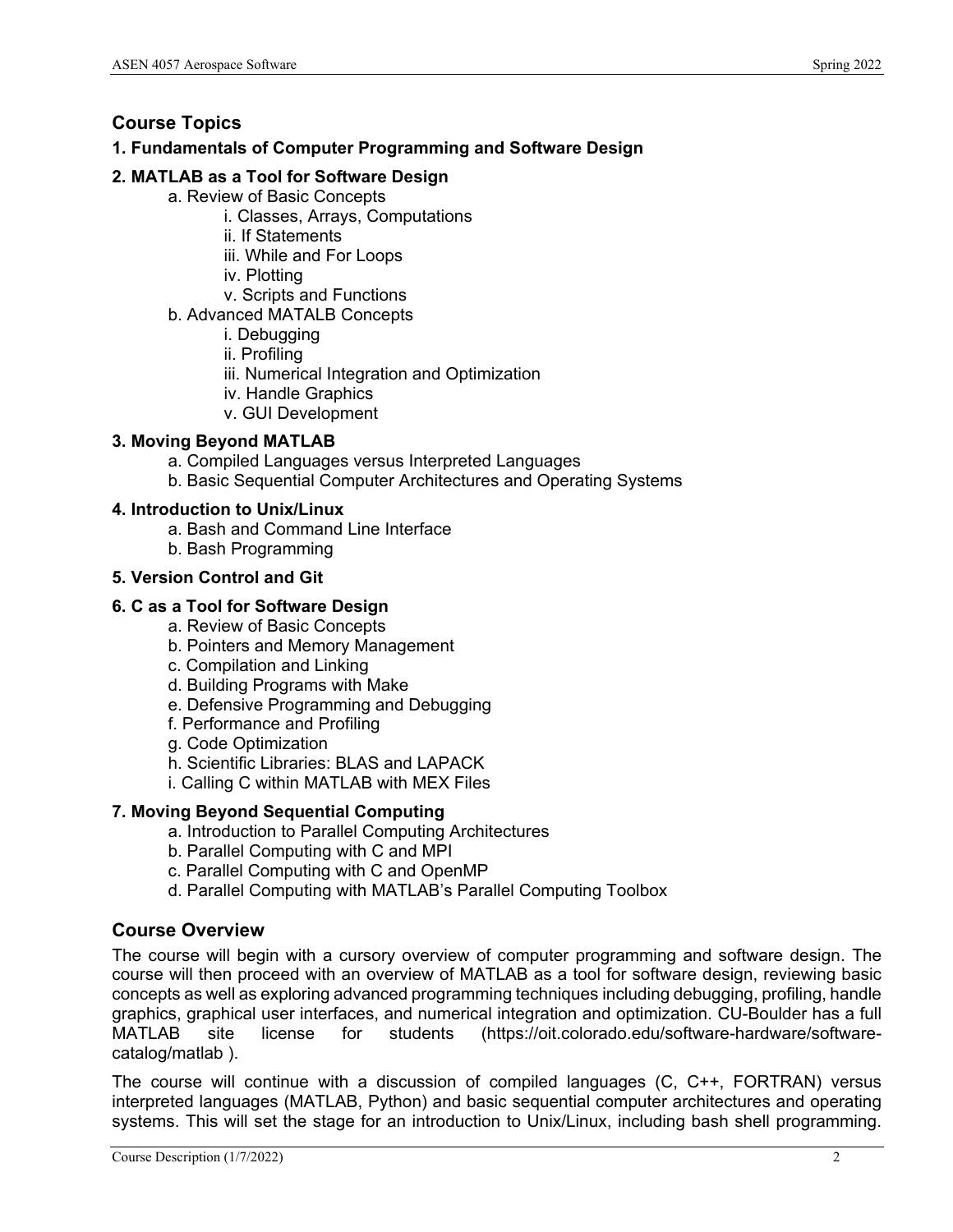Understanding Unix/Linux and its environment is one of the primary goals of the course. The bash shell is the main interface with that environment, providing sophisticated configuration and programming capabilities. Another main goal of this course is to show students the similarities between programming languages and to demonstrate how it is fairly easy to work in any programming language with an understanding of basis programming constructs.

From this point of the semester forward, the development environment will be the Unix/Linux operating system. For Spring 2022, students will use the CSCI OpenStack Cloud Platform to work on Unix/Linux assignments. Before moving forward to the C programming language, the concept of version control will be introduced. The open-source version control system Git will be introduced for this purpose. The course will then proceed with an overview of C as a tool for software design. The course will review basic concepts, syntax, and structure before proceeding forward and discussing advanced concepts such as building programs with Make, and defensive programming and debugging. Various software tools which can dramatically improve a programmer's efficiency as well as his or her understanding of the underlying code will be introduced. These tools include debuggers, profilers, and compiler components. A number of approaches will be introduced to improve code performance including compiler and memory access optimization, and various software libraries will also be introduced to emphasize that many tools have already been exhaustively developed and should not be reimplemented by the programmer.

Finally, the course will move on to parallel computation. There is currently a massive paradigm shift away from a single hardware-processing element to parallel computational units. In order to take advantage of state-of-the-art computer hardware architectures, much of the burden is placed on the programmer. This course will not spend any significant detail on embedded software/programming, as that is the focus on ASEN 4519/5519 – Microavionics. Nor does this course provide any instruction on the programming of applications for the popular tablet/smartphones genre - as these are not currently used for solving traditional aerospace computational problems. Although the concepts of this class could definitely be applicable and useful for such related applications.

#### **Course Format**

The course will follow a blend of traditional lectures with lab/computing assignments. There will be two lectures and two lab periods per week. There will be 7 individual quizzes throughout the semester, based on material covered in the lectures in addition to 2 survey question quizzes. There will be 7 programming assignments throughout the semester. For some of these programming assignments, you will need to work in groups, and for other assignments, you will need to work individually. For the group assignments, groups will be *randomly* determined. A midterm exam will be given in approximately the 9-10<sup>th</sup> week. There will be both in-class and take-home portions associated with this midterm exam. The in-class portion will test concepts, while the take-home portion will require programming. A final project (14-15<sup>th</sup> week) will replace a final exam, and students may elect to work in pairs of their own choosing for the final project. Student assessment will be based on individual quizzes, assignments, the individual midterm exam, and the group final project.

# **Course Grading**

10% Participation (Weekly feedback and self-assessment) 40% Assignments (7 assignments in total) 15% Quizzes (9 quizzes – Quiz #0 and Quiz #8 are survey questions) 20% Midterm (In-class exam & take-home exam) 15% Final Project

Grades will be posted to the course website on Canvas. Each assignment/quiz/exam will be based on a 100-point scale and weighted accordingly.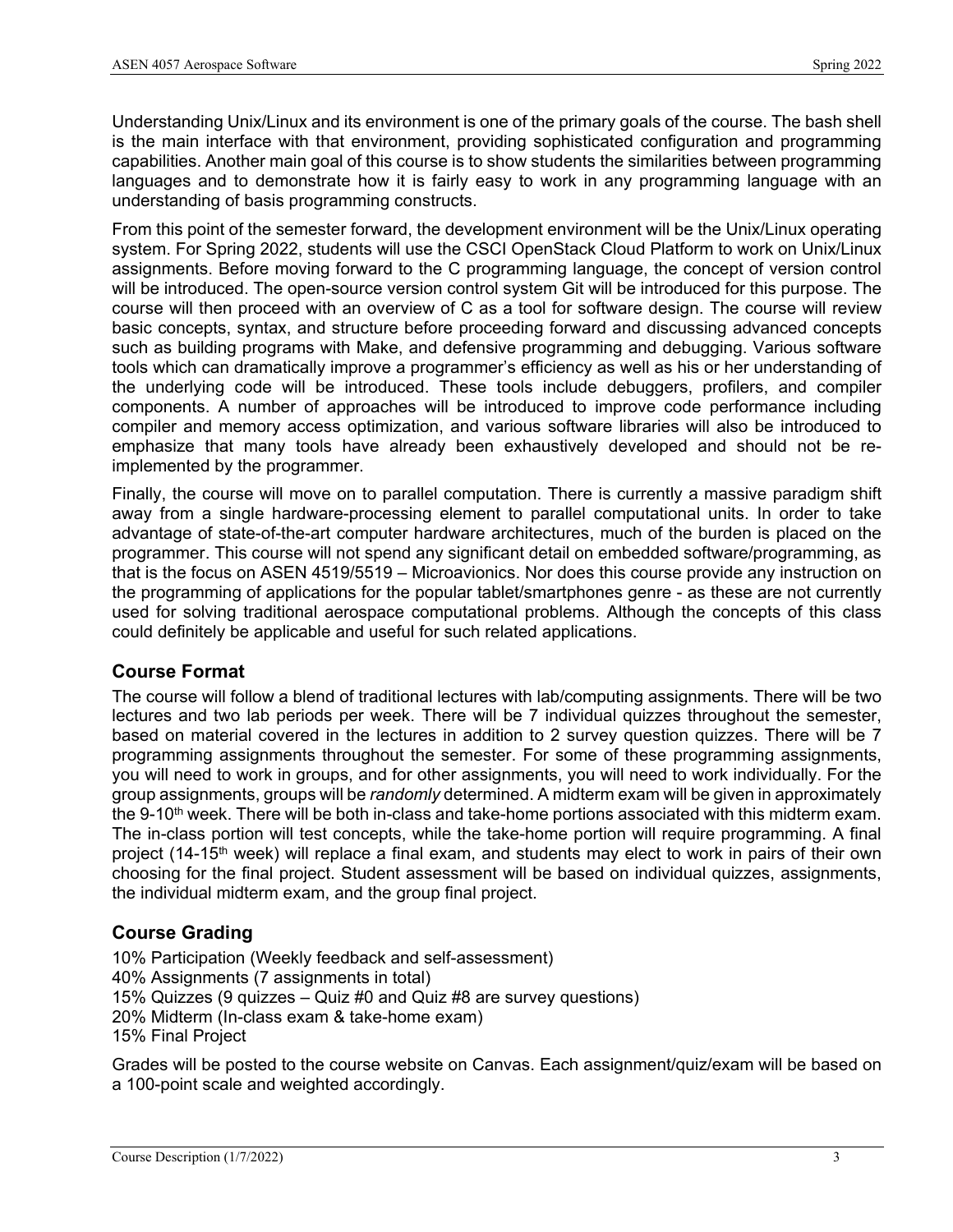# **Assignments Policy**

Assignments will initially be uploaded to the Canvas course website. After version control is introduced, students will employ Git to turn in assignments. Students should make an effort to turn in assignments that are organized with a professional appearance. Proper documentation and commenting should be used to explain programming and software concepts employed. *Late assignments will have a 10% deduction immediately, and an additional 4% deduction will be applied for each hour the assignment is late. No assignments will be accepted 24 hours after the original due date.*  Students will work individually or in *randomly* assigned groups for each programming assignment. Collaboration is permitted, even between groups. Students may discuss basic concepts related to the programming assignments, but students are **NOT** free to copy another student's assignment (except, of course, if the other student is a group member). *Students who are caught copying (or providing his or her assignment to another) will receive an "F" for the course and reported to the Dean's office for further punitive action.*

# **Quizzes Policy**

Quizzes will take place at the beginning of class, and no make-up quizzes will be allowed. The lowest quiz grade will be dropped in computing the average to account for any missed quizzes. Quizzes will be announced approximately one week in advance. Quizzes will be closed book, and collaboration on the quizzes will not be tolerated. *Students who are caught in these activities will receive an "F" for the course and reported to the Dean's office for further punitive action*

#### **Examination Policy**

The midterm examination will cover all material in the course including lecture, discussions, assignments, and quizzes. There will be two portions to the midterm exam, an in-class portion and a take-home portion. The in-class portion will cover concepts and be closed book. It will be very similar in style to the quizzes, and collaboration will not be tolerated. The take-home portion will require programming and be open book. Students may use class notes, homework solutions, and any additional material included on the course website for this portion of the exam. Students may not, however, consult with classmates or reference code from external sources. Submissions will be compared with submissions from other classmates as well as an online repository to ensure this policy is followed. *Students who are caught consulting with classmates or referencing external sources will receive an "F" for the course and reported to the Dean's office for further punitive action*.

#### **Final Project**

A final project will replace a final exam and will be assigned toward the end of the semester and due before the Final Week. The final project will consist of improving performance of an existing serial code and parallelization. Students may work in pairs of their own choosing for the final project.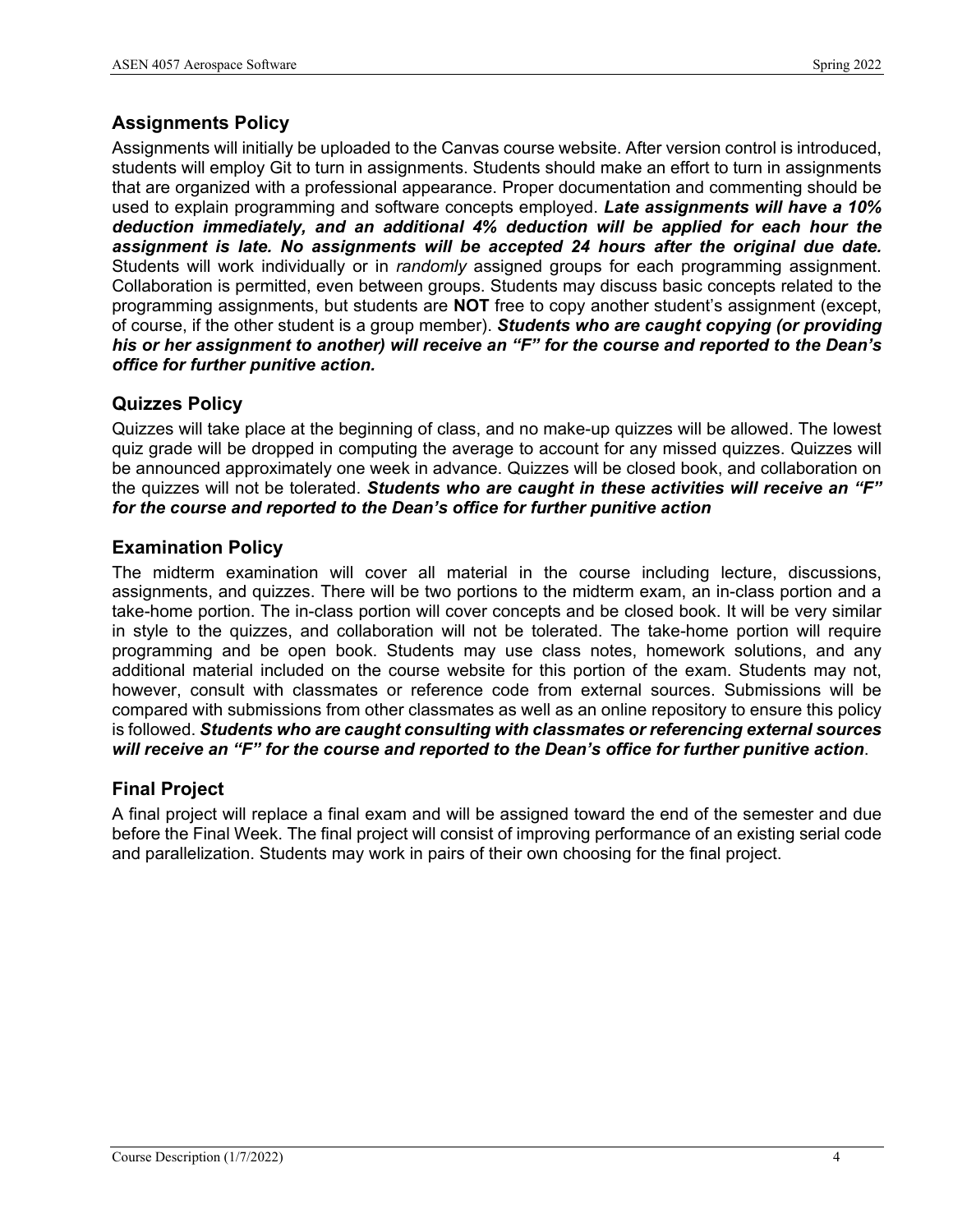# **CU BOULDER POLICIES**

#### CLASSROOM BEHAVIOR

Both students and faculty are responsible for maintaining an appropriate learning environment in all instructional settings, whether in person, remote or online. Those who fail to adhere to such behavioral standards may be subject to discipline. Professional courtesy and sensitivity are especially important with respect to individuals and topics dealing with race, color, national origin, sex, pregnancy, age, disability, creed, religion, sexual orientation, gender identity, gender expression, veteran status, political affiliation or political philosophy. For more information, see the policies on classroom behavior and the Student Conduct & Conflict Resolution policies.

#### REQUIREMENTS FOR COVID-19

As a matter of public health and safety, all members of the CU Boulder community and all visitors to campus must follow university, department and building requirements and all public health orders in place to reduce the risk of spreading infectious disease. Students who fail to adhere to these requirements will be asked to leave class, and students who do not leave class when asked or who refuse to comply with these requirements will be referred to Student Conduct and Conflict Resolution. For more information, see the policy on classroom behavior and the Student Code of Conduct. If you require accommodation because a disability prevents you from fulfilling these safety measures, please follow the steps in the "Accommodation for Disabilities" statement on this syllabus.

CU Boulder currently requires masks in classrooms and laboratories regardless of vaccination status. This requirement is a precaution to supplement CU Boulder's COVID-19 vaccine requirement. Exemptions include individuals who cannot medically tolerate a face covering, as well as those who are hearing-impaired or otherwise disabled or who are communicating with someone who is hearingimpaired or otherwise disabled and where the ability to see the mouth is essential to communication. If you qualify for a mask-related accommodation, please follow the steps in the "Accommodation for Disabilities" statement on this syllabus. In addition, vaccinated instructional faculty who are engaged in an indoor instructional activity and are separated by at least 6 feet from the nearest person are exempt from wearing masks if they so choose.

If you feel ill and think you might have COVID-19, if you have tested positive for COVID-19, or if you are unvaccinated or partially vaccinated and have been in close contact with someone who has COVID-19, you should stay home and follow the further guidance of the Public Health Office (contacttracing@colorado.edu). If you are fully vaccinated and have been in close contact with someone who has COVID-19, you do not need to stay home; rather, you should self-monitor for symptoms and follow the further guidance of the Public Health Office (contacttracing@colorado.edu). Please email your instructor if you will be missing class due to illness or quarantine.

#### ACCOMMODATION FOR DISABILITIES

If you qualify for accommodations because of a disability, please submit your accommodation letter from Disability Services to your faculty member in a timely manner so that your needs can be addressed. Disability Services determines accommodations based on documented disabilities in the academic environment. Information on requesting accommodations is located on the Disability Services website. Contact Disability Services at 303-492-8671 or dsinfo@colorado.edu for further assistance. If you have a temporary medical condition, see Temporary Medical Conditions on the Disability Services website.